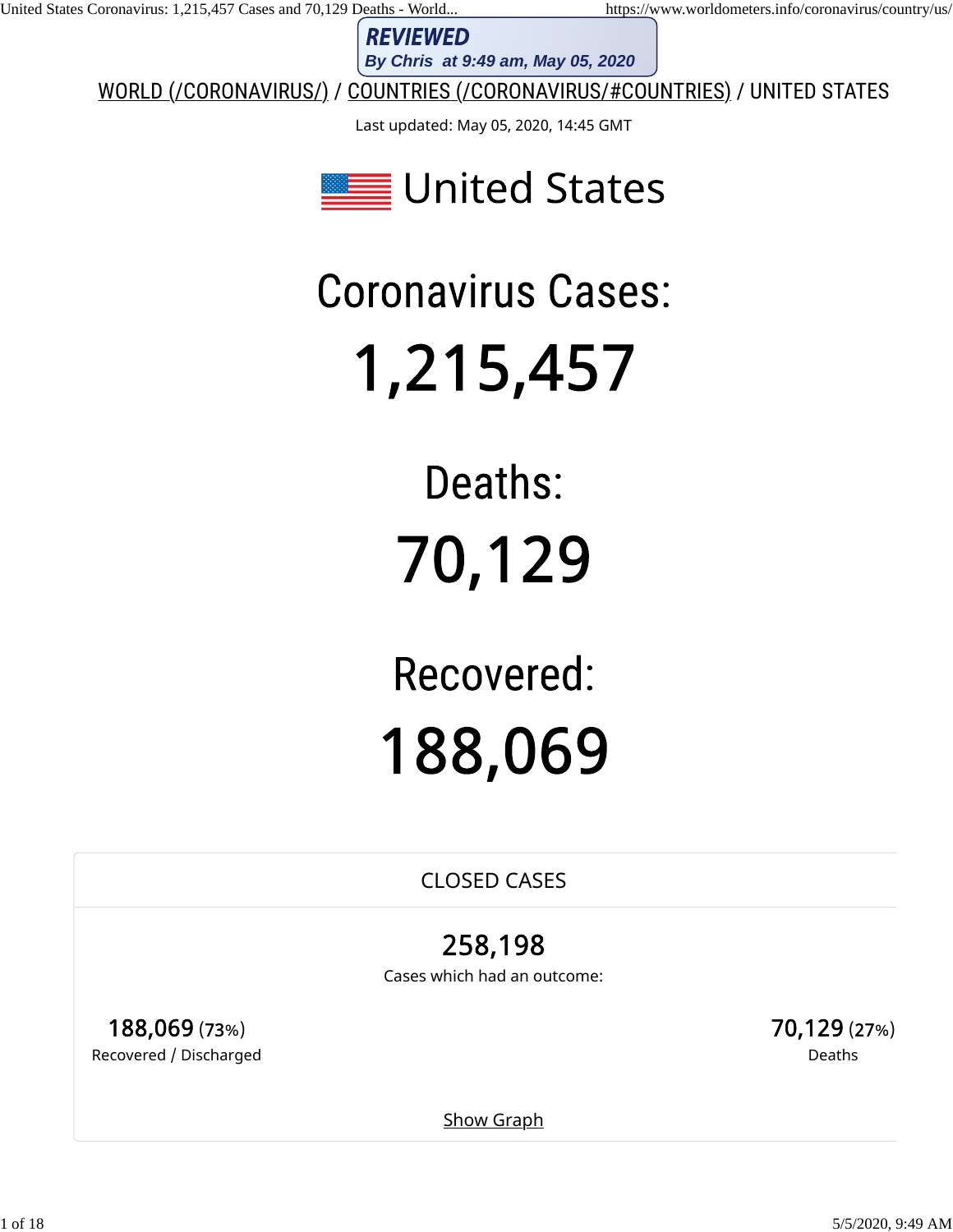#### Learn more about Worldometer's COVID-19 data (/coronavirus/about/)

#### Report coronavirus cases (/report\_us/)

NOTES:

In accordance with new CDC guidelines (/coronavirus/us-data/):

- New York: the numbers shown below include probable deaths (and, consequently, probable cases for the same numbe as reported by New York City
- Maryland: includes probable deaths, as reported by the Department of Health (https://coronavirus.maryland.gov/) (Section: "COVID-19 Statistics in Maryland")
- Wyoming: includes probable cases, as reported by the Department of Health (https://health.wyo.gov/publichealth /infectious-disease-epidemiology-unit/disease/novel-coronavirus/covid-19-map-and-statistics/)

Most state reports and dashboards (such as Texas, Pennsylvania, North Carolina, Missouri, etc.) lag behind or show incomplet data with respect to the data shown by individual counties on their official websites and dashboards, which is what we collect and aggregate when possible to show the most updated and accurate number in the table below. We will soon publish statelevel pages with graphs and the breakdown by county.

Search:

Now Yesterday

| <b>USA</b><br>Jî<br><b>State</b>                                          | <b>Total</b><br>ΨĒ<br>Cases | <b>New</b><br>Cases $\mathbb{I}$ | <b>Total</b><br>Deaths <b>I</b> | <b>New</b><br>Deaths $\downarrow \uparrow$ | <b>Active</b><br>Cases $\Box$ | Tot Cases/<br>$\downarrow$ î<br>1M pop |
|---------------------------------------------------------------------------|-----------------------------|----------------------------------|---------------------------------|--------------------------------------------|-------------------------------|----------------------------------------|
| <b>USA Total</b>                                                          | 1,215,457                   | $+2,622$                         | 70,129                          | $+208$                                     | 957,259                       | 3,672                                  |
| <b>New York</b>                                                           | 327,374                     |                                  | 24,944                          |                                            | 249,085                       | 16,687                                 |
| New Jersey<br>(/coronavirus<br><u>/usa/new-jersey/)</u>                   | 129,345                     |                                  | 7,951                           |                                            | 120,123                       | 14,563                                 |
| <b>Massachusetts</b>                                                      | 69,087                      |                                  | 4,090                           |                                            | 56,879                        | 10,115                                 |
| <b>Illinois</b>                                                           | 63,840                      |                                  | 2,662                           |                                            | 60,533                        | 4,979                                  |
| California<br><u>(/coronavirus</u><br><u>/usa/california/)</u>            | 56,167                      | $+78$                            | 2,287                           | $+4$                                       | 46,316                        | 1,435                                  |
| <b>Pennsylvania</b><br><u>(/coronavirus</u><br><u>/usa/pennsylvania/)</u> | 52,922                      |                                  | 2,850                           |                                            | 49,089                        | 4,137                                  |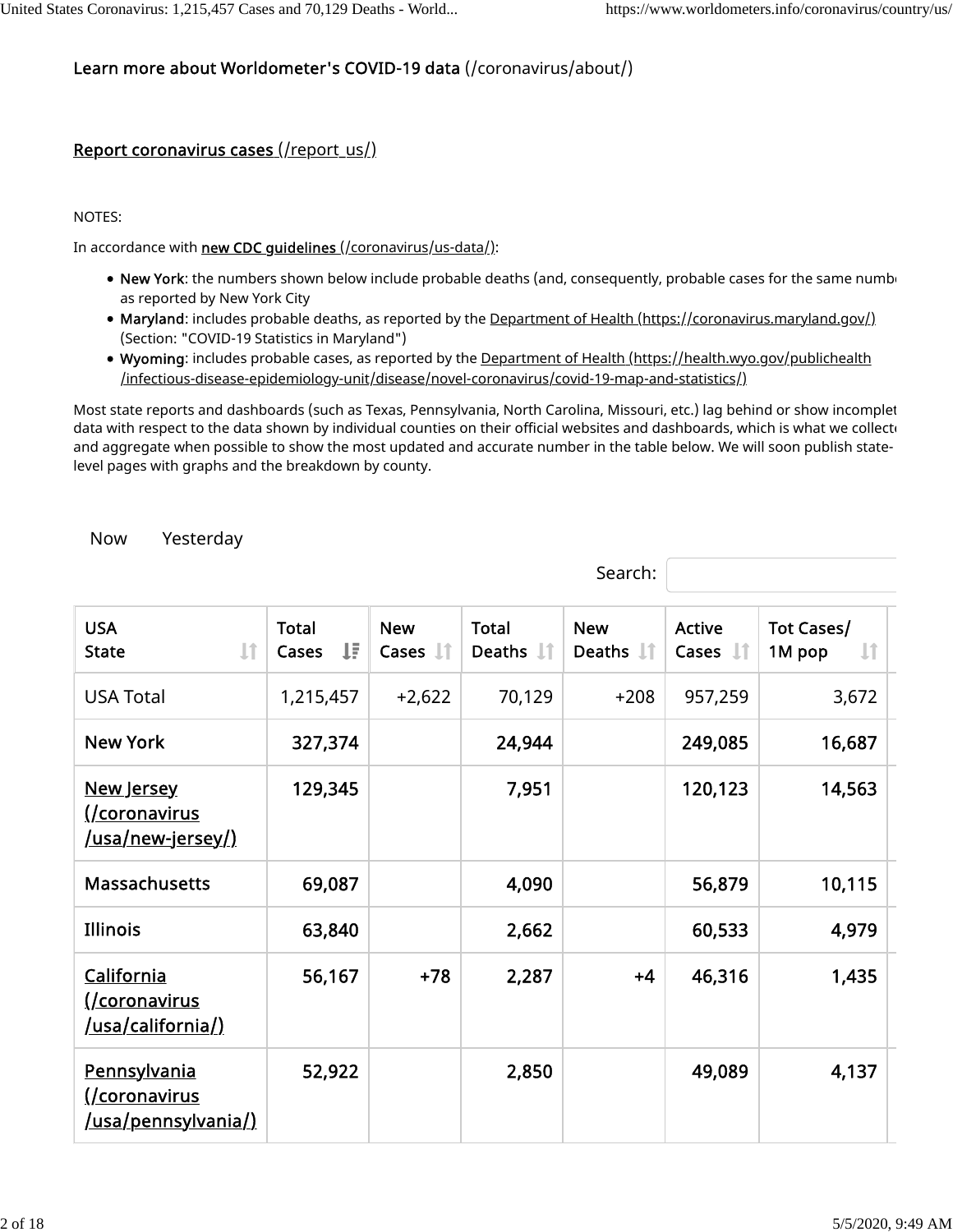| <b>USA</b><br><b>State</b>                                     | <b>Total</b><br>Cases | <b>New</b><br>Cases | <b>Total</b><br><b>Deaths</b> | <b>New</b><br><b>Deaths</b> | <b>Active</b><br>Cases | Tot Cases/<br>1M pop |
|----------------------------------------------------------------|-----------------------|---------------------|-------------------------------|-----------------------------|------------------------|----------------------|
| Michigan                                                       | 43,950                |                     | 4,135                         |                             | 24,156                 | 4,414                |
| <b>Florida</b><br><u>(/coronavirus</u><br>/usa/florida/)       | 37,439                | $+542$              | 1,471                         | $+72$                       | 35,282                 | 1,818                |
| <u>Texas (/coronavirus</u><br><u>/usa/texas/)</u>              | 33,058                | $+31$               | 915                           |                             | 15,522                 | 1,186                |
| Connecticut                                                    | 30,173                |                     | 2,556                         |                             | 27,552                 | 8,425                |
| Louisiana<br><u>(/coronavirus</u><br>/usa/louisiana/)          | 29,673                |                     | 2,064                         |                             | 10,306                 | 6,363                |
| Georgia                                                        | 29,499                | $+61$               | 1,255                         | $+9$                        | 27,904                 | 2,865                |
| Maryland                                                       | 27,117                | $+709$              | 1,390                         | $+73$                       | 24,210                 | 4,517                |
| Indiana                                                        | 20,507                |                     | 1,264                         |                             | 19,229                 | 3,090                |
| Ohio (/coronavirus<br><u>/usa/ohio/)</u>                       | 20,476                |                     | 1,058                         |                             | 18,970                 | 1,759                |
| Virginia                                                       | 20,256                | $+764$              | 713                           | $+29$                       | 17,046                 | 2,407                |
| Colorado                                                       | 16,907                |                     | 851                           |                             | 15,497                 | 3,057                |
| <b>Washington</b><br>(/coronavirus<br><u>/usa/washington/)</u> | 16,136                |                     | 846                           |                             | 12,858                 | 2,212                |
| <b>Tennessee</b>                                               | 13,571                |                     | 219                           |                             | 7,271                  | 2,040                |
| <b>North Carolina</b>                                          | 11,972                |                     | 442                           |                             | 9,722                  | 1,179                |
| Iowa                                                           | 9,703                 |                     | 188                           |                             | 6,029                  | 3,098                |
| <b>Rhode Island</b>                                            | 9,652                 |                     | 341                           |                             | 8,969                  | 9,135                |
| Arizona                                                        | 8,919                 |                     | 362                           |                             | 8,487                  | 1,284                |
| Missouri                                                       | 8,887                 |                     | 383                           |                             | 6,517                  | 1,459                |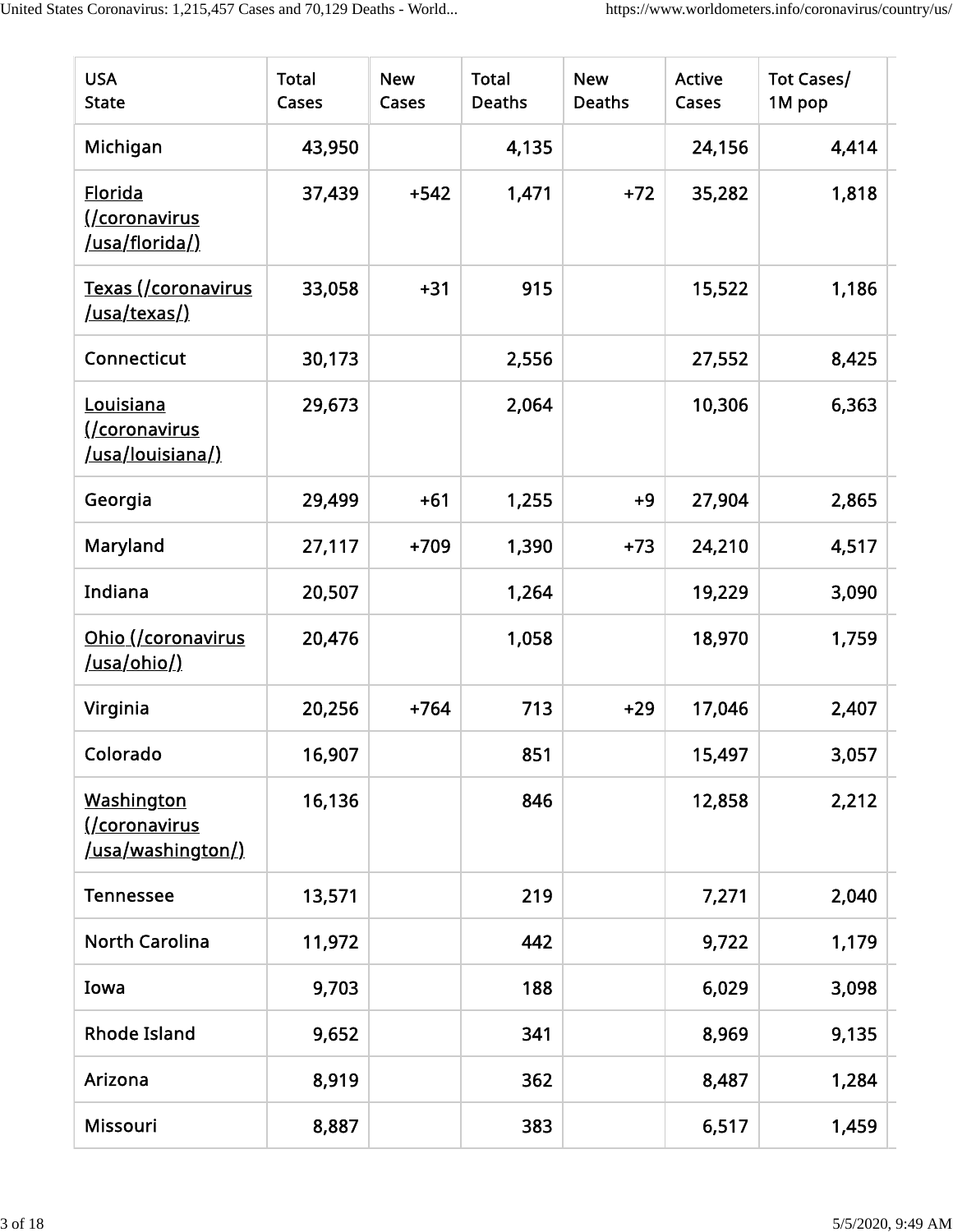| <b>USA</b><br><b>State</b>  | <b>Total</b><br>Cases | <b>New</b><br>Cases | <b>Total</b><br><b>Deaths</b> | <b>New</b><br><b>Deaths</b> | <b>Active</b><br>Cases | Tot Cases/<br>1M pop |
|-----------------------------|-----------------------|---------------------|-------------------------------|-----------------------------|------------------------|----------------------|
| Wisconsin                   | 8,236                 |                     | 340                           |                             | 3,923                  | 1,425                |
| Alabama                     | 8,120                 | $+8$                | 310                           | $+12$                       | 7,790                  | 1,669                |
| Mississippi                 | 7,877                 |                     | 310                           |                             | 4,154                  | 2,636                |
| Minnesota                   | 7,234                 |                     | 428                           |                             | 2,594                  | 1,309                |
| <b>South Carolina</b>       | 6,757                 |                     | 283                           |                             | 1,593                  | 1,363                |
| Nebraska                    | 6,083                 |                     | 79                            |                             | 5,982                  | 3,194                |
| Nevada                      | 5,594                 | $+103$              | 267                           | $+1$                        | 2,422                  | 1,914                |
| <b>Kansas</b>               | 5,391                 | $+63$               | 156                           |                             | 4,254                  | 1,853                |
| <b>District Of Columbia</b> | 5,322                 | $+152$              | 264                           | $+6$                        | 4,391                  | 7,775                |
| Utah                        | 5,317                 |                     | 50                            |                             | 3,082                  | 1,746                |
| <b>Delaware</b>             | 5,288                 |                     | 182                           |                             | 3,390                  | 5,569                |
| <b>Kentucky</b>             | 5,245                 |                     | 261                           |                             | 3,862                  | 1,181                |
| <b>Oklahoma</b>             | 4,044                 |                     | 238                           |                             | 1,124                  | 1,032                |
| <b>New Mexico</b>           | 4,031                 |                     | 156                           |                             | 3,115                  | 1,926                |
| Arkansas                    | 3,469                 | $+11$               | 80                            |                             | 1,348                  | 1,160                |
| Oregon                      | 2,759                 |                     | 109                           |                             | 1,790                  | 676                  |
| <b>South Dakota</b>         | 2,668                 |                     | 21                            |                             | 817                    | 3,087                |
| <b>New Hampshire</b>        | 2,588                 |                     | 86                            |                             | 1,483                  | 1,926                |
| Idaho                       | 2,106                 |                     | 64                            |                             | 684                    | 1,248                |
| <b>West Virginia</b>        | 1,238                 | $+14$               | 50                            |                             | 616                    | 677                  |
| <b>North Dakota</b>         | 1,225                 |                     | 25                            |                             | 660                    | 1,629                |
| Maine                       | 1,205                 |                     | 57                            |                             | 428                    | 904                  |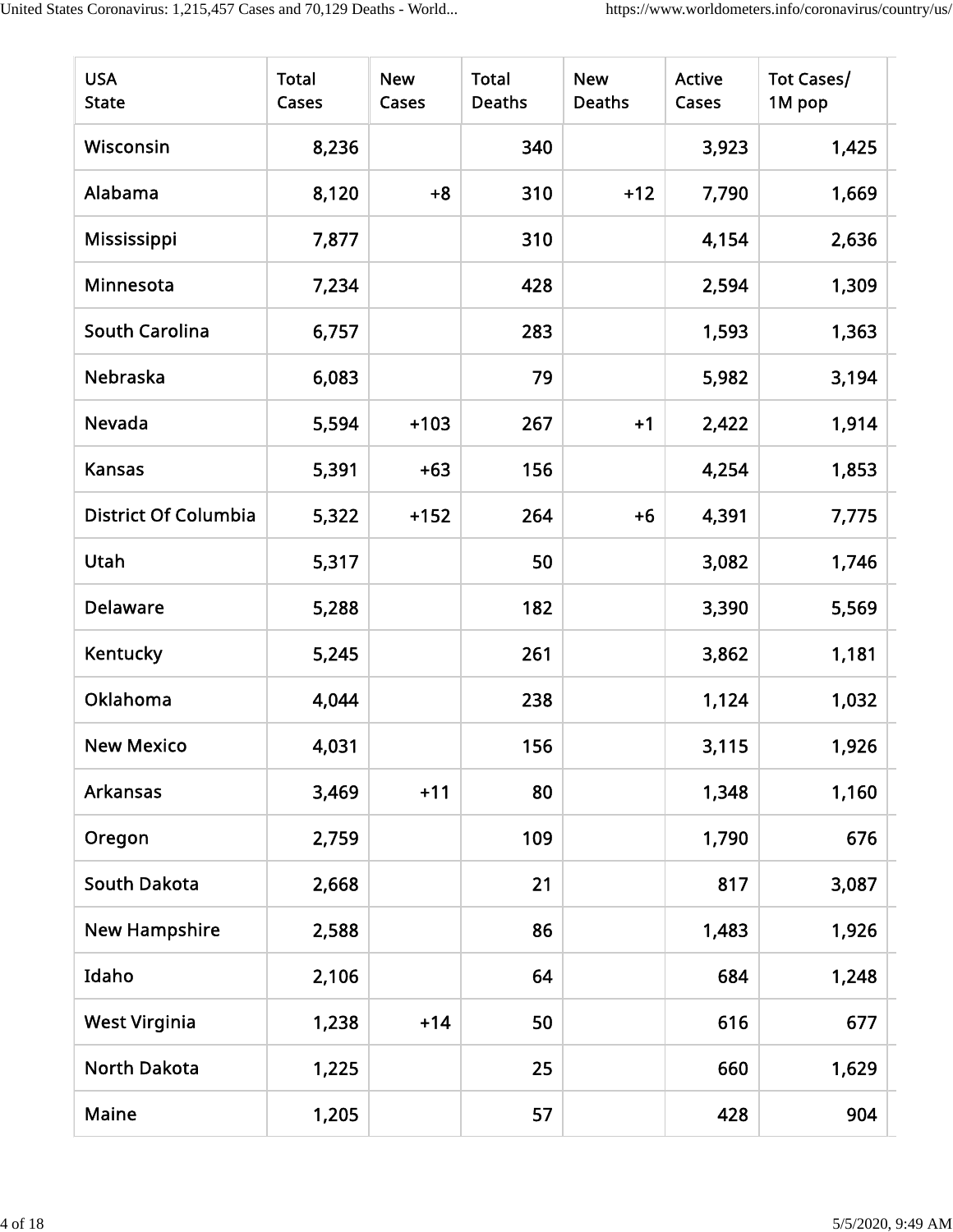| <b>USA</b><br><b>State</b>                    | <b>Total</b><br>Cases | <b>New</b><br>Cases | <b>Total</b><br><b>Deaths</b> | <b>New</b><br><b>Deaths</b> | <b>Active</b><br>Cases | Tot Cases/<br>1M pop |
|-----------------------------------------------|-----------------------|---------------------|-------------------------------|-----------------------------|------------------------|----------------------|
| Vermont                                       | 907                   | $+5$                | 52                            |                             | 855                    | 1,451                |
| Hawaii                                        | 621                   |                     | 17                            |                             | 56                     | 437                  |
| Wyoming                                       | 596                   |                     | $\overline{7}$                |                             | 184                    | 1,024                |
| Montana                                       | 457                   |                     | 16                            |                             | 37                     | 439                  |
| Alaska                                        | 370                   |                     | 9                             |                             | 98                     | 501                  |
| Guam                                          | 149                   |                     | 5                             |                             | 13                     |                      |
| <b>Northern Mariana</b><br>Islands            | 14                    |                     | $\overline{2}$                |                             | $\mathbf 0$            |                      |
| <b>Puerto Rico</b>                            | 1,924                 | $+81$               | 99                            | $+2$                        | 1,450                  | 568                  |
| <b>United States Virgin</b><br><b>Islands</b> | 66                    |                     | $\overline{\mathbf{4}}$       |                             | 11                     |                      |
| <b>Veteran Affairs</b>                        | 9,627                 |                     | 722                           |                             | 8,905                  |                      |
| <b>US Military</b>                            | 7,434                 |                     | 27                            |                             | 4,539                  |                      |
| Navajo Nation                                 | 2,373                 |                     | 73                            |                             | 2,300                  |                      |
| <b>Federal Prisons</b>                        | 2,340                 |                     | 40                            |                             | 1,608                  |                      |
| <b>Grand Princess Ship</b>                    | 103                   |                     | 3                             |                             | 100                    |                      |
| Wuhan Repatriated                             | 3                     |                     |                               |                             | 3                      |                      |
| <b>Diamond Princess</b><br>Ship               | 46                    |                     |                               |                             | 46                     |                      |
| Total:                                        | 1,215,457             | $+2,622$            | 70,129                        | $+208$                      | 957,259                | 3,672                |

## **Total Coronavirus Cases in the United States**

linear logarithmic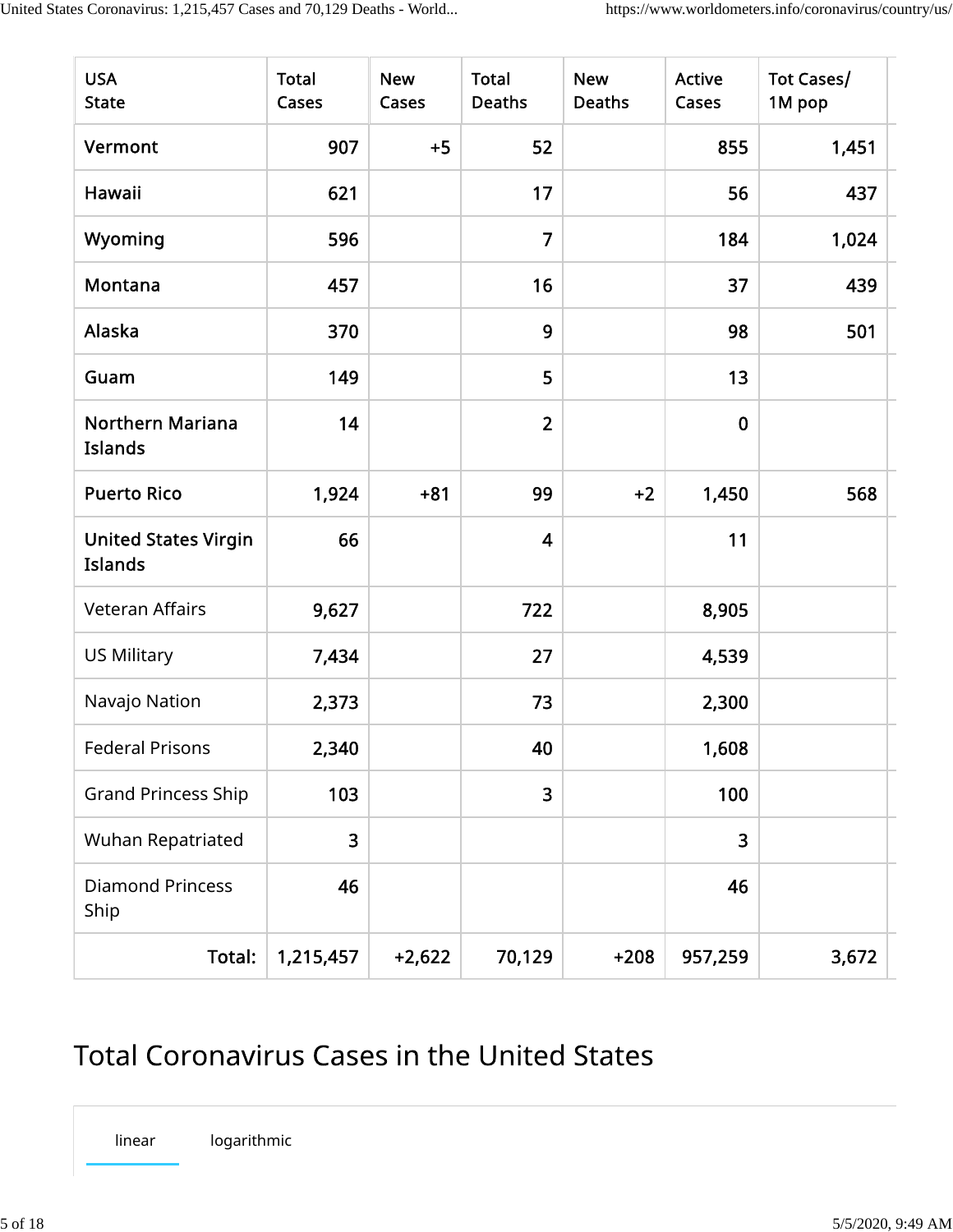

Daily New Cases in the United States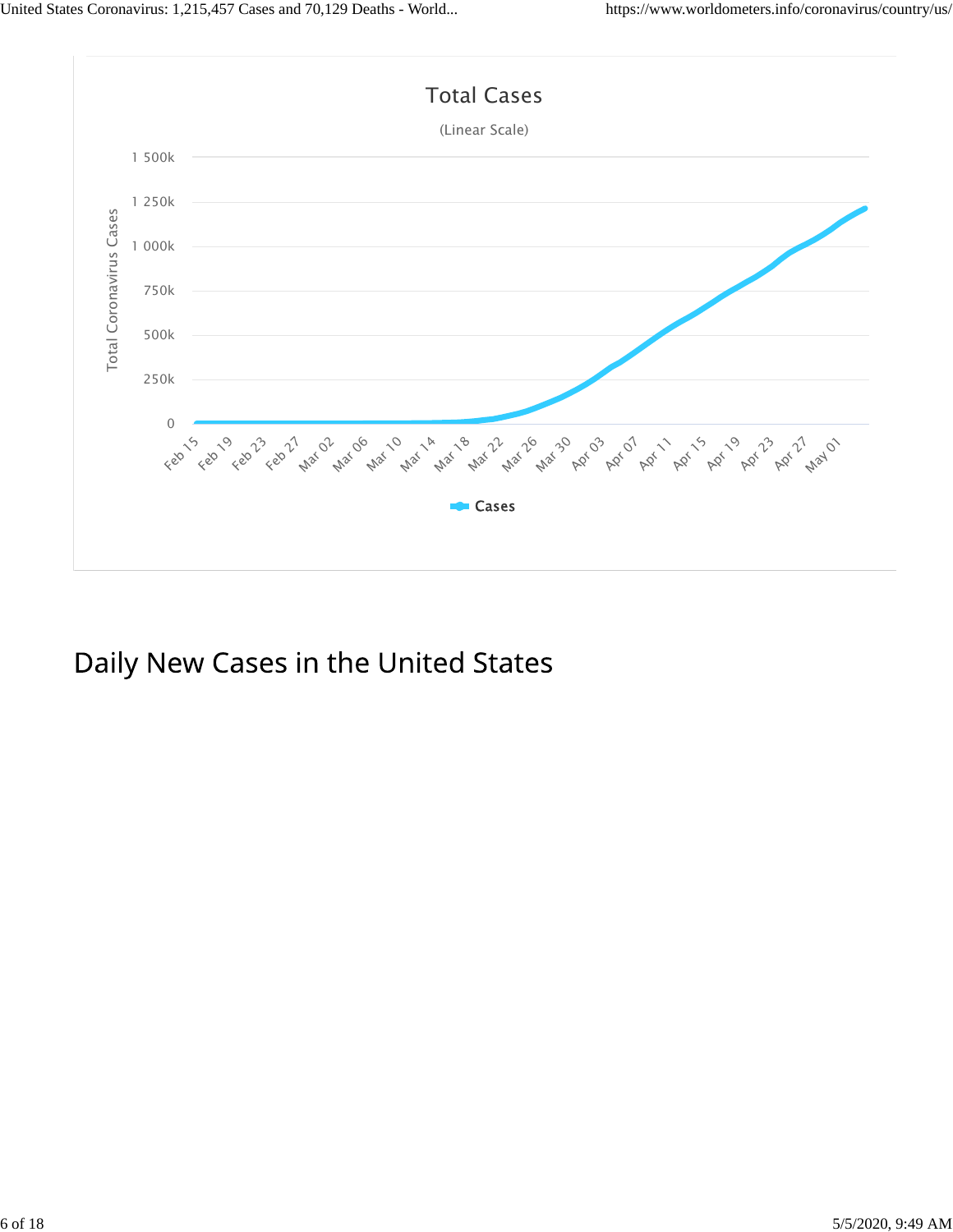### Daily New Cases

Cases per Day Data as of 0:00 GMT+0



### **Active Cases in the United States**

### Active Cases

(Number of Infected People)

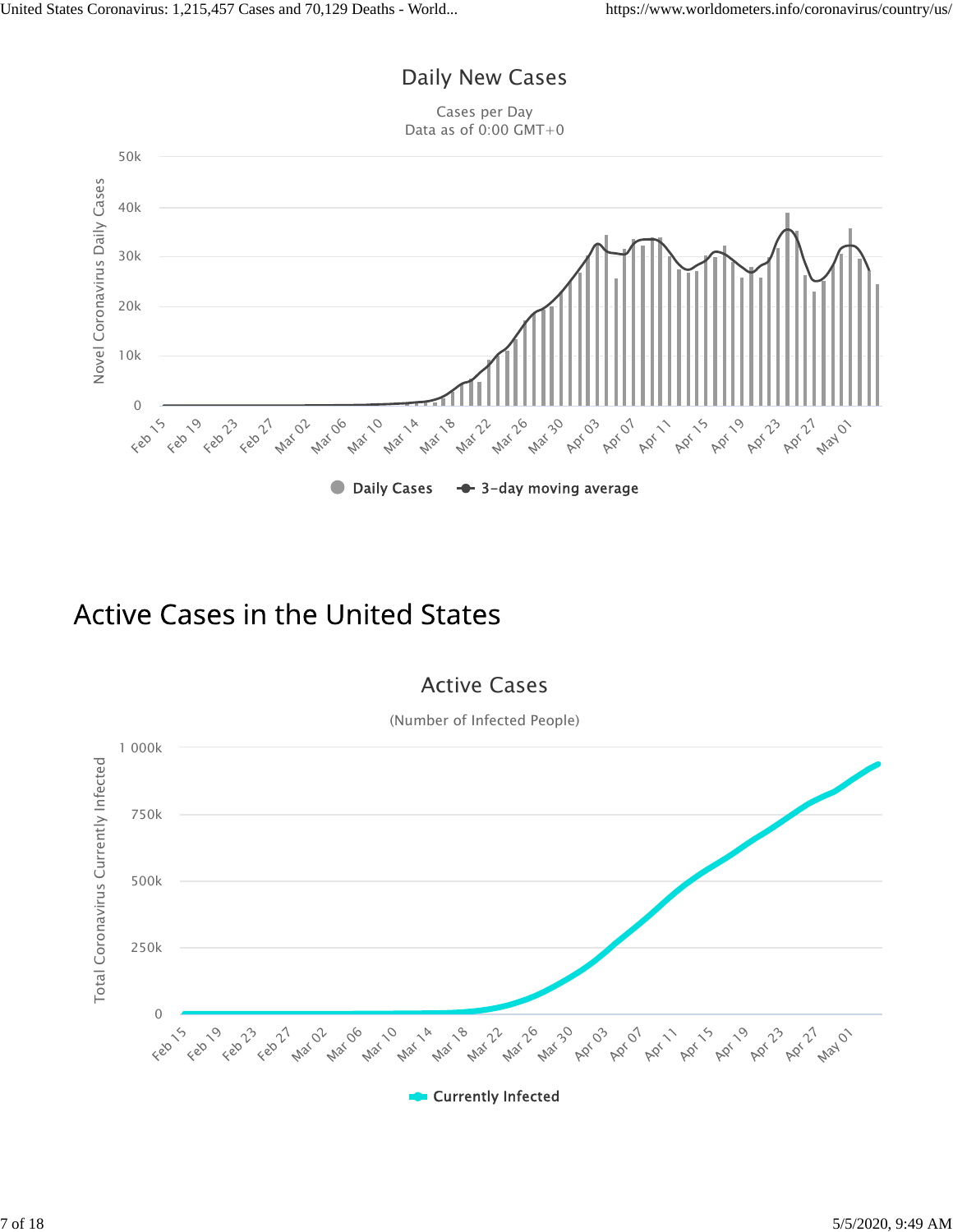## **Total Coronavirus Deaths in the United States**



## Daily New Deaths in the United States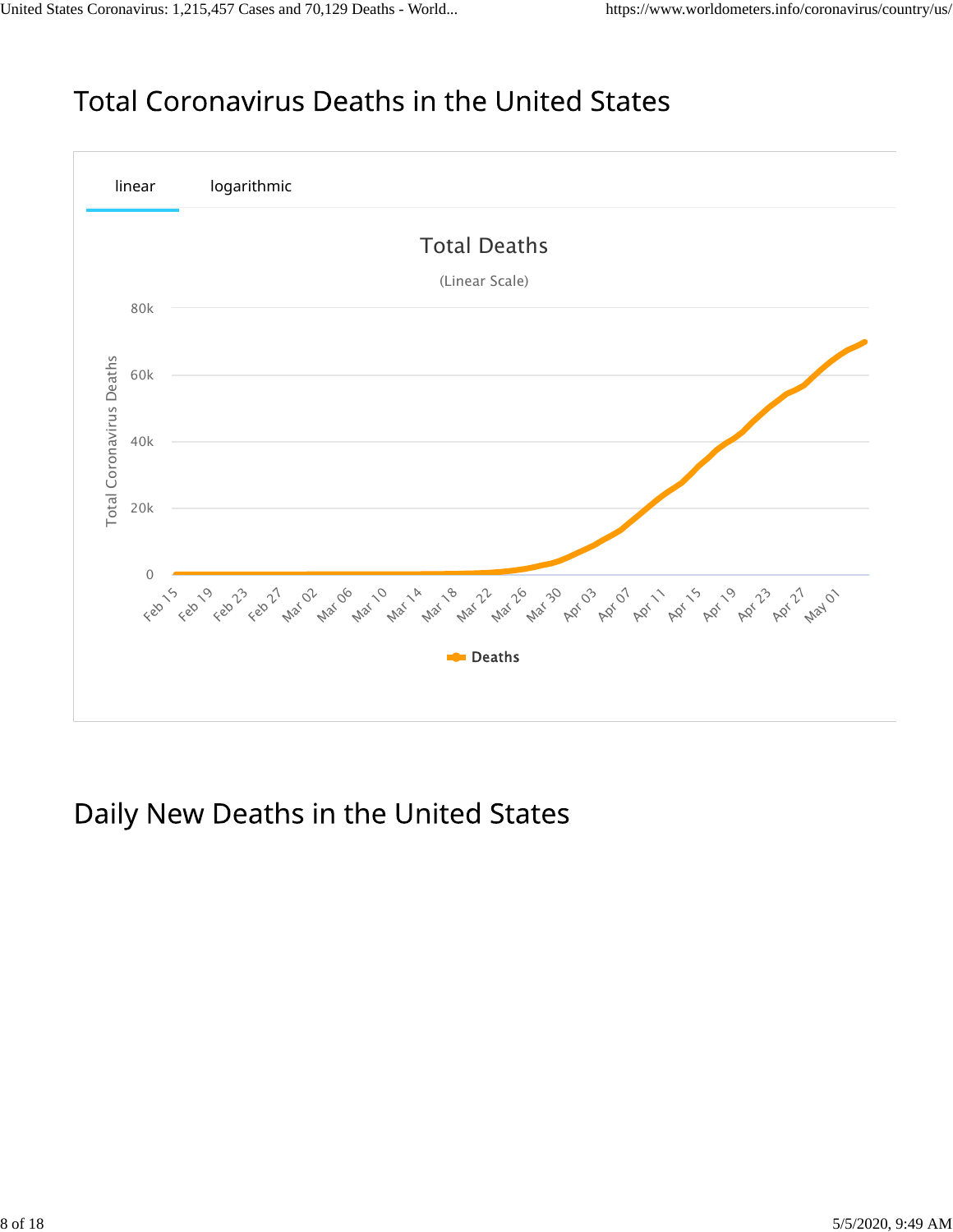### Daily Deaths

Deaths per Day Data as of 0:00 GMT+8



# **Latest News**

May 5 (GMT)

### Updates

- 2,622 new cases and 208 new deaths in the United States (/coronavirus/country/us/)
	- 134,475 deaths by August 4 (total cumulative count, with uncertainty range from 95,092 to 242,890 deaths) now projected in the USA by the Dr. Murray and researchers in Washington stat COVID-19 forecasting model used by the US Government. [view here (https://covid19.healthdata.org/united-states-of-america)]
	- $\circ$  The initial model, released on March 26 and online until the beginning of May, was projecting 81,766 deaths by the same date (with uncertainty range from 49,431 to 136,401) [view archived page (https://web.archive.org/web/20200501033211/http://covid19.healthdata.org /united-states-of-america)] More information on the update and the new forecasting model implemented on May 4 are explained here (http://www.healthdata.org/covid/updates)

$$
May 4 \bullet
$$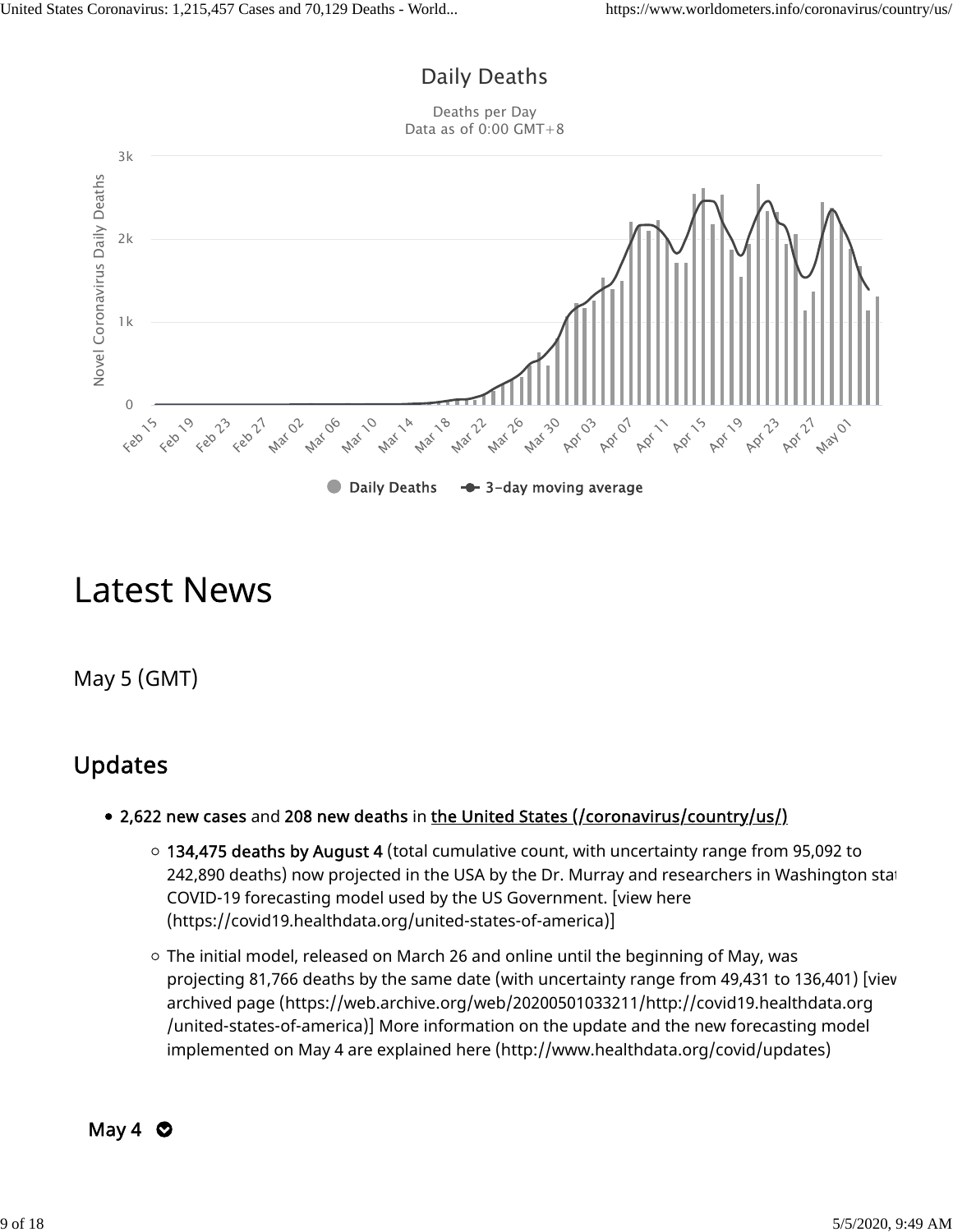May  $3$   $\bullet$ May 2  $\bullet$ May 1  $\bullet$ April 30  $\bullet$ April 29  $\bullet$ 

View More News

# Historical account of the initial stages of the epidemic in the United States

### Content:

- First 20 cases in the United States
- Progression of first suspected cases
- Timeline of initial events
- Sources for the historical account

# First 20 cases in the United States

Information collected on the first 20 domestic cases (not including repatriated cases and Diamond Princess cruise ship evacuee cases) is presented in the table below:

| <b>State</b> | Cases | <b>Sex</b> | Age | Date       | Case<br>$\pmb{\#}$    | Location      | Source |
|--------------|-------|------------|-----|------------|-----------------------|---------------|--------|
| Oregon       |       |            |     | Feb.<br>29 | 17 <sup>th</sup>      | Washington C. |        |
| Washington   | 2     |            |     | Feb.<br>29 | $18,19$ <sup>th</sup> |               |        |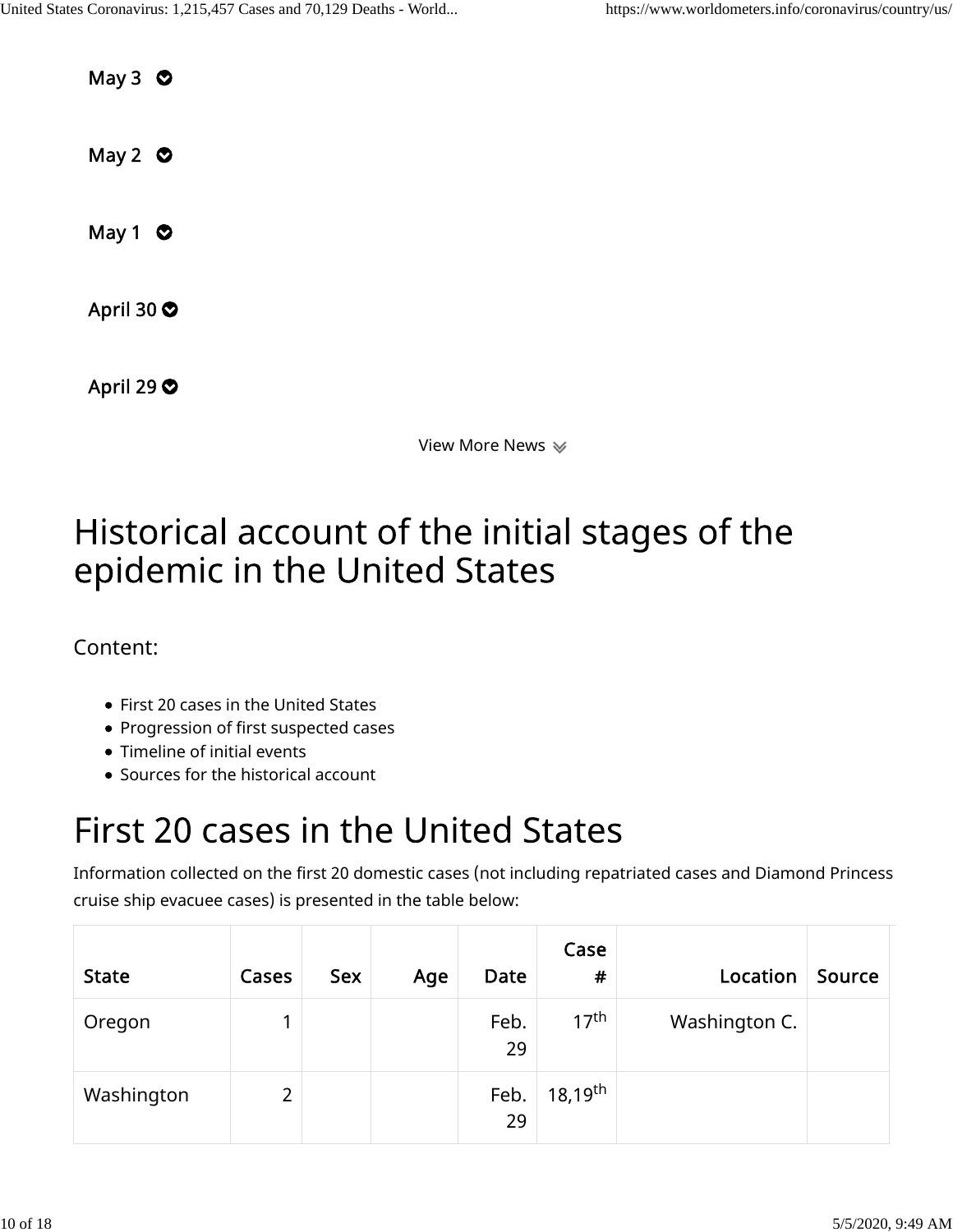| <b>State</b>  | Cases          | Sex   | Age             | Date       | Case #                            | Location                 | Source   |
|---------------|----------------|-------|-----------------|------------|-----------------------------------|--------------------------|----------|
|               | 1              | M     | 30 <sub>S</sub> | Jan. 21    | 1 <sup>st</sup>                   | Snohomish                | $[7]$    |
| Illinois      | 1              |       |                 | Mar. 1     | 20 <sup>th</sup>                  |                          |          |
|               | $\mathbf{1}$   | M     | 60s             | Jan. 30    | 6 <sup>th</sup>                   | Chicago                  | $[12]$   |
|               | 1              | F     | 60s             | Jan. 24    | 2 <sub>nd</sub>                   | Chicago                  | [8]      |
| California    | $\overline{2}$ | unkn. | unkn.           | Jan. 26    | $3^{\text{rd}}$ , $4^{\text{th}}$ | Orange C., L.A.          |          |
|               | $\mathbf{1}$   | M     | adult           | Jan. 31    | 7 <sup>th</sup>                   | Santa Clara C.           | [17][18] |
|               | $\mathbf{1}$   | F     | unkn.           | Feb. 2     | gth                               | Santa Clara C.           |          |
|               | $\mathbf{1}$   | M     | 57              | Feb. 2     | 10 <sup>th</sup>                  | San Benito C.            |          |
|               | $\mathbf{1}$   | F     | 57              | Feb. 2     | 11 <sup>th</sup>                  | San Benito C.            |          |
|               | 1              |       | 65              | Feb.<br>28 | 16 <sup>th</sup>                  | Santa Clara C.           |          |
|               | 1              |       |                 | Feb.<br>21 | 13 <sup>th</sup>                  | Humboldt C.              |          |
|               | 1              |       |                 | Feb.<br>21 | 14 <sup>th</sup>                  | Sacramento C.            |          |
|               | 1              |       |                 | Feb.<br>26 | 15 <sup>th</sup>                  | [Northern<br>California] |          |
|               |                |       |                 |            |                                   |                          |          |
| Massachusetts | 1              | M     | 20s             | Feb. 1     | 8 <sup>th</sup>                   | <b>Boston</b>            | $[16]$   |
| Arizona       | 1              | unkn. | student         | Jan. 26    | 5 <sup>th</sup>                   | Maricopa County          |          |
| Wisconsin     | 1              |       |                 | Feb. 5     | $12^{th}$                         | Madison                  |          |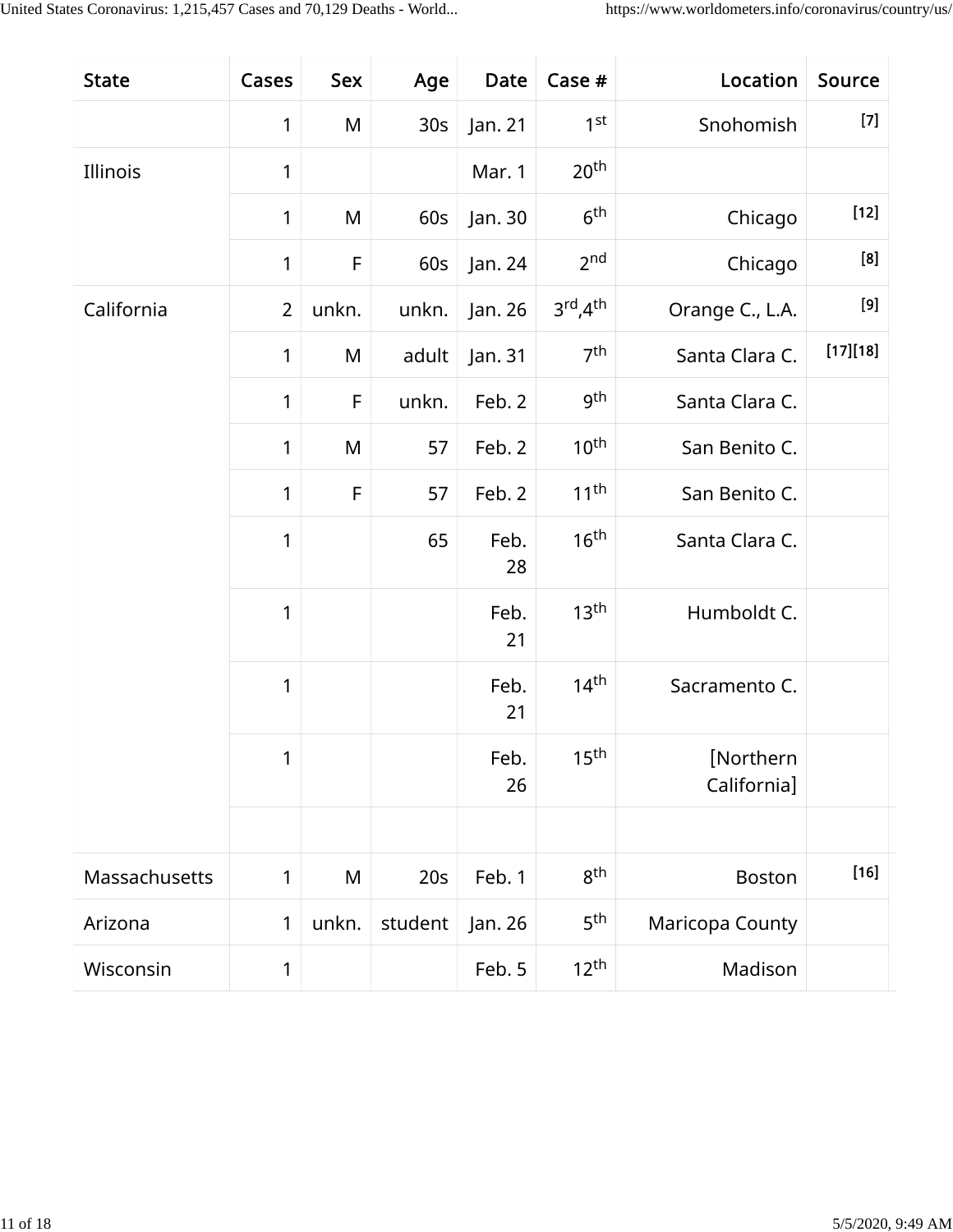# Patients Under Investigation (PUI) in the United **States**

CDC in the early stages released information regarding the number of cases and people under investigation that was updated regularly on Mondays, Wednesdays, and Fridays. Below we provide the historical reports that we were able to gather in order to track the progression in the number of suspected cases and US state involved through time in the initial stages

As of Feb. 10:

| Number of U.S. States with PUI          | 36  |
|-----------------------------------------|-----|
| <b>Positive</b>                         | 12  |
| Negative                                | 318 |
| Pending<br>(specimens awaiting testing) | 68  |
| <b>TOTAL</b>                            | 398 |

As of Feb. 7:

| Number of U.S. States with PUI          | 36  |
|-----------------------------------------|-----|
| <b>Positive</b>                         | 12  |
| Negative                                | 225 |
| Pending<br>(specimens awaiting testing) | 100 |
| <b>TOTAL</b>                            | 337 |

As of Feb. 5:

| Number of U.S. States with PUI          | 36  |
|-----------------------------------------|-----|
| <b>Positive</b>                         | 11  |
| Negative                                | 206 |
| Pending<br>(specimens awaiting testing) | 76  |
| <b>TOTAL</b>                            | 293 |

#### As of Feb. 3:

| Number of U.S. States with PUI |  |
|--------------------------------|--|
| <b>Positive</b>                |  |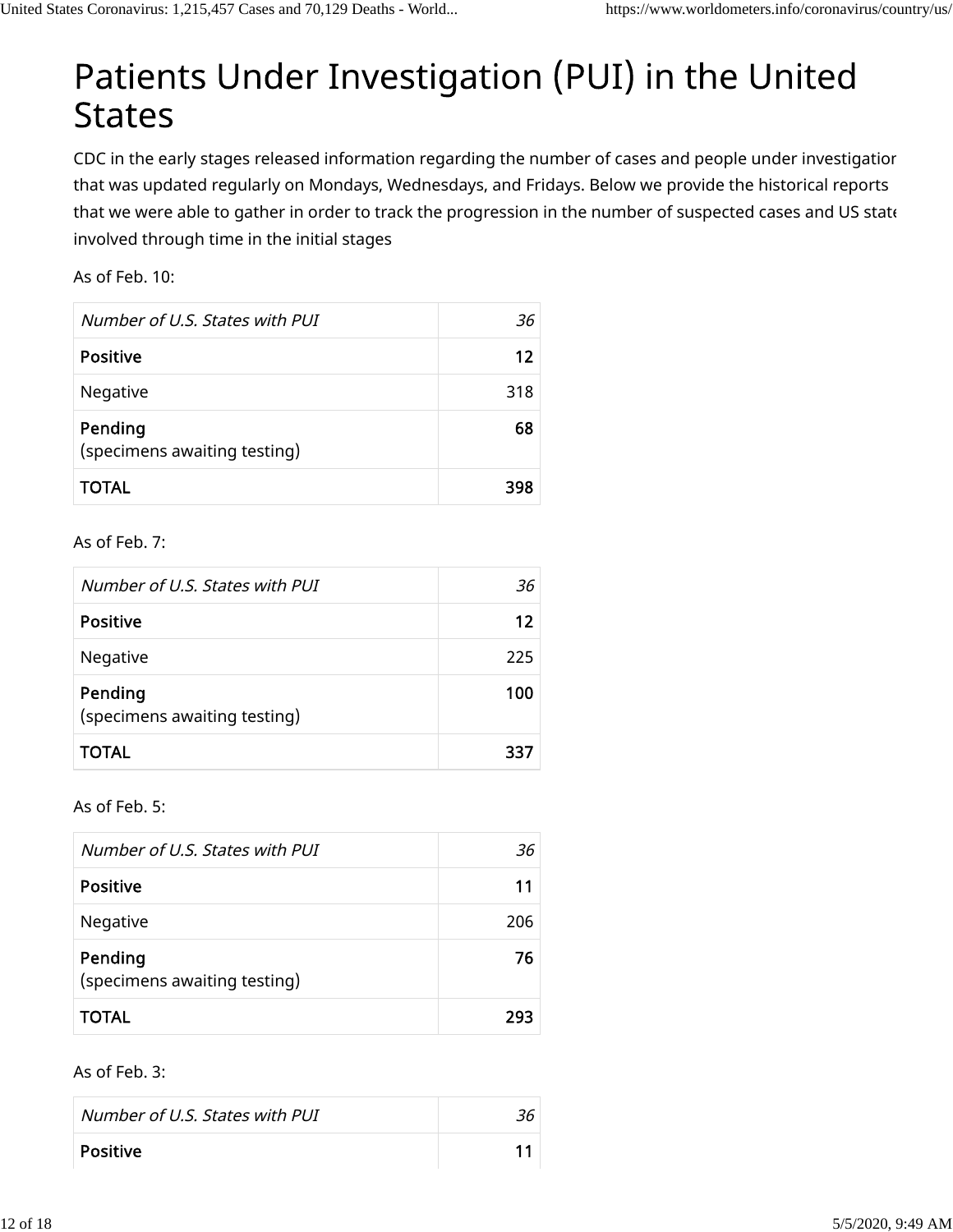| Number of U.S. States with PUI          | 36  |
|-----------------------------------------|-----|
| <b>Positive</b>                         | 11  |
| Negative                                | 167 |
| Pending<br>(specimens awaiting testing) | 82  |
| <b>TOTAL</b>                            | 260 |

As of January 31:

| Number of U.S. States with PUI          | -36 |
|-----------------------------------------|-----|
| <b>Positive</b>                         | 6   |
| Negative                                | 114 |
| Pending<br>(specimens awaiting testing) | 121 |
| <b>TOTAL</b>                            | 241 |

Previously, as of January 29, there were 92 suspected cases awaiting testing.

| Number of U.S. States with PUI          | 36  |
|-----------------------------------------|-----|
| <b>Positive</b>                         | 5   |
| Negative                                | 68  |
| Pending<br>(specimens awaiting testing) | 92  |
| <b>TOTAL</b>                            | 165 |

# **Timeline of Events**

On January 31, HHS declared Coronavirus a Public Health Emergency in the US (https://www.hhs.gov/about/news/2020/01/31/secretary-azar-declares-public-health-emergencyus-2019-novel-coronavirus.html) As of Jan. 31, the Wuhan coronavirus is officially a public health emergency in the United States, Alex Azar, secretary of the US Department of Health and Human Services (HHS), announced at a White

House press briefing.

 $\bullet$  On Jan. 31, the U.S. Centers for Disease Control and Prevention (CDC) issued a federal quarantine for 14 days affecting the 195 American evacuees from Wuhan, China. Starting Sunday, Feb. 2, U.S. citizens, permanent residents and immediate family who have visited China's Hubei province will undergo a mandatory 14 days quarantine and, if they have visited other parts of China, they would b screened at airports and asked to self-quarantine for 14 days. The last time the CDC had issued a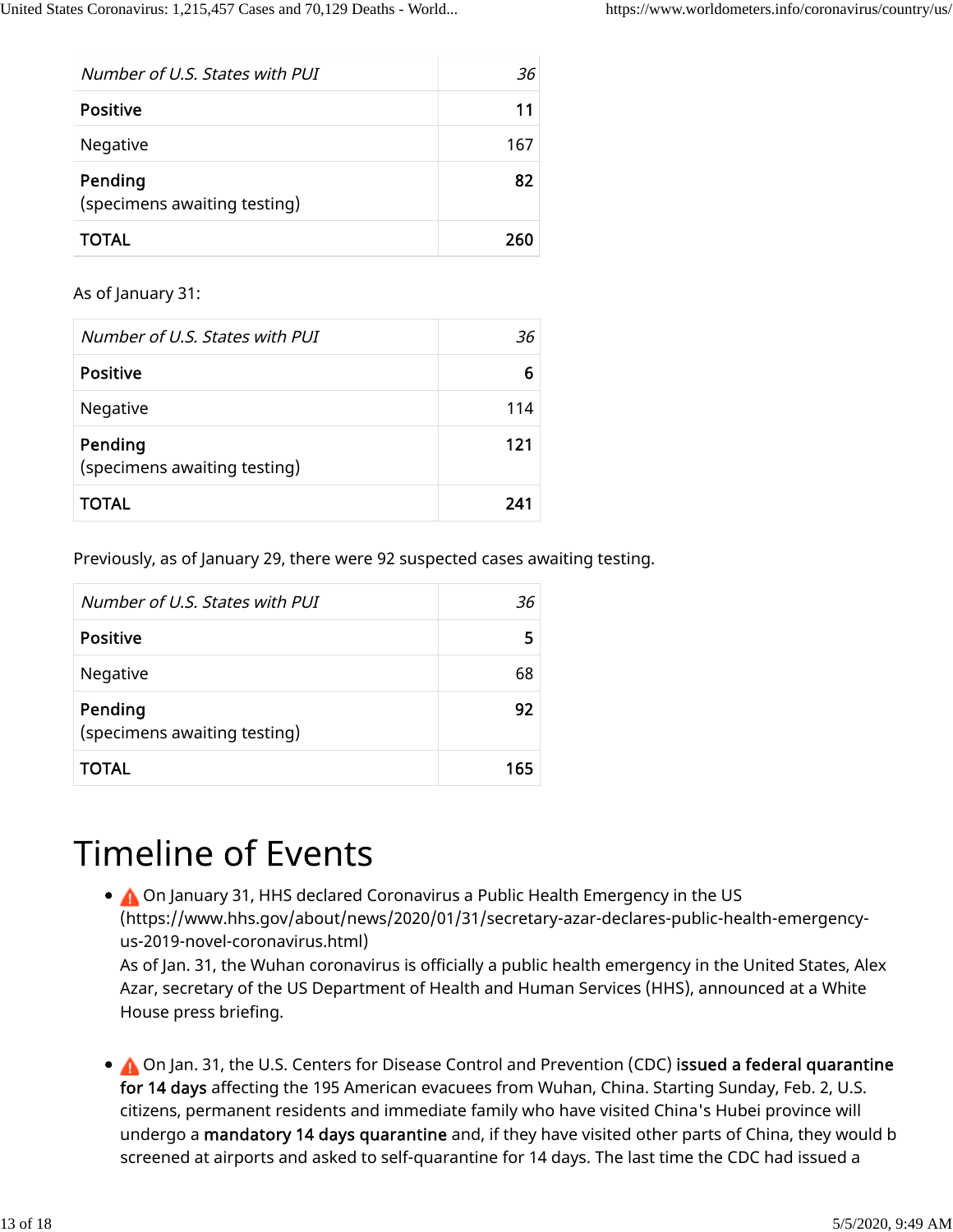quarantine was over 50 years ago in the 1960s, for smallpox.

- A President Donald Trump signed an order on Jan. 31 for the U.S. to deny entry to foreign nationals who traveled to China within the preceding two weeks, aside from the immediate family of U.S. citizens.
- On Jan. 30, the CDC had confirmed the first case of person to person transmission in the U.S.: <sup>[12]</sup> th husband of the Chicago, Illinois case who had returned from Wuhan, China on Jan. 13 and who tested positive for the virus on Jan. 24).
- CDC stated on Jan. 30 that "It is likely there will be more cases of 2019-nCoV reported in the U.S. in the coming days and weeks, including more person-to-person spread." [12]
- The virus had been confirmed in 5 states.
- On Jan. 31, New York City health officials vehemently denied the rumor regarding a coronavirus case the city .<sup>[13]</sup>. On Feb. 1, however, the city's health commissioner did report that there was a test being performed on a person under 40 who had returned from China, developed matching symptoms, and tested negative to the seasonal flu.
- Most US patients had recently visited Wuhan.
- All of the first five U.S. cases were described as mild.
- A study on the first US case of novel coronavirus detailed mild symptoms followed by pneumonia (https://www.cnn.com/2020/01/31/health/washington-coronavirus-studynejm/index.html?utm\_term=link&utm\_medium=social&utm\_content=2020-02-01T00)

## U.S. Airlines suspended ALL flights between the U.S. and China

On Friday, January 31, Delta, American and United announced they would temporarily suspend all of their mainland China flights in response to the coronavirus outbreak. [14]

Prior to this January 31 announcement:

#### UNITED AIRLINES

on Jan. 28 had announced it would cut 24 flights between the U.S. and China for the first week of February.

#### **• AMERICAN AIRLINES**

on Jan. 29 had announced it would suspend flights from Los Angeles to Shanghai and Beijing from Fel 9 through March 27, 2020. It will maintain its flight schedules (10 daily A/R) from Dallas-Fort Worth to Shanghai and Beijing, as well as from Los Angeles and Dallas-Fort Worth to Hong Kong.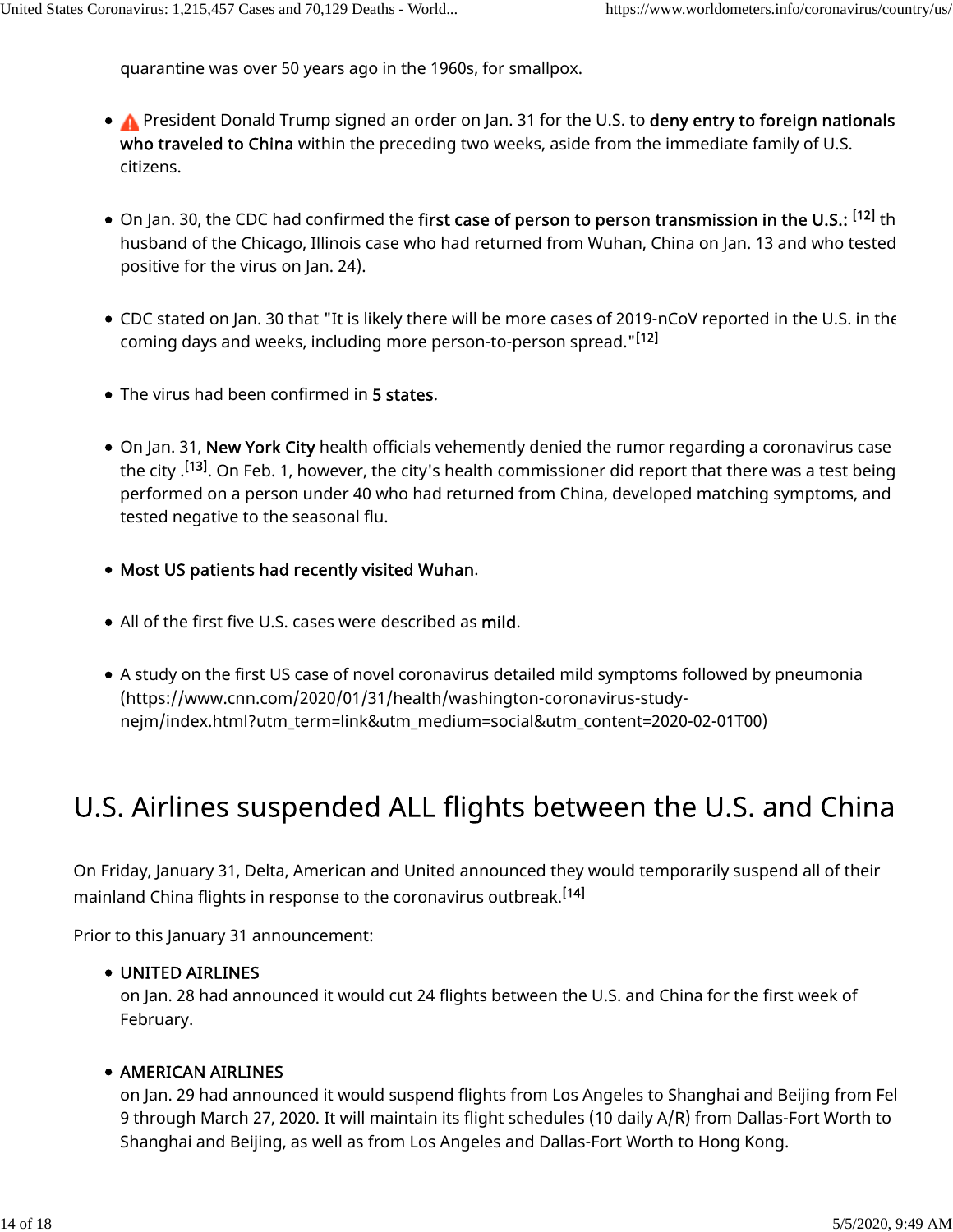#### • DELTA

had not adjusted its schedule of direct flights from the U.S. to China. It is the only airline with direct flights to not take action so far.

The White House was considering issuing a ban on flights between the United States and China, as of late Ja 28<sup>[11]</sup>. Italy has announced on January 31 that it was suspending all flights to and from China following the first 2 cases of coronavirus in Italy.

### Travel Alert: Do Not Travel to China

- The U.S. State Department on January 30 issued a Level 4: Do Not Travel to China Alert (https://travel.state.gov/content/travel/en/traveladvisories/traveladvisories/china-traveladvisory.html) <sup>[4]</sup> (the highest level of alert).
- Previously, on January 29, the advisory was set at a lower "Level 3: Reconsider Travel" advising not to travel to Hubei Province: (Level 4) and reconsider travel to the remainder of China (Level 3).
- The CDC on Jan. 28 issued a Level 3 Warning (https://wwwnc.cdc.gov/travel/notices/warning/novelcoronavirus-china), recommending that travelers **avoid all nonessential travel to China <sup>[5]</sup>.**

#### Screening incoming passengers at 20 airports in the U.S.

On January 17, the CDC announced that 3 airports in the United States would begin screening incoming passengers from China: SFO, JFK, and LAX <sup>[6]</sup> Other 2 airports were added subsequently, and on January 28, the U.S. Department of Health and Human Services (HHS) announced that 15 additional U.S. airports (bringing the total to 20) would begin screening incoming travelers from China.

Below is the complete list of airports where screening for the 2019 Novel Coronavirus (2019-nCoV) is in place

- Los Angeles International (LAX)
- San Francisco International (SFO)
- Chicago O'Hare
- New York JFK
- Atlanta Hartsfield-Jackson International
- Houston George Bush Intercontinental
- Dallas-Fort Worth International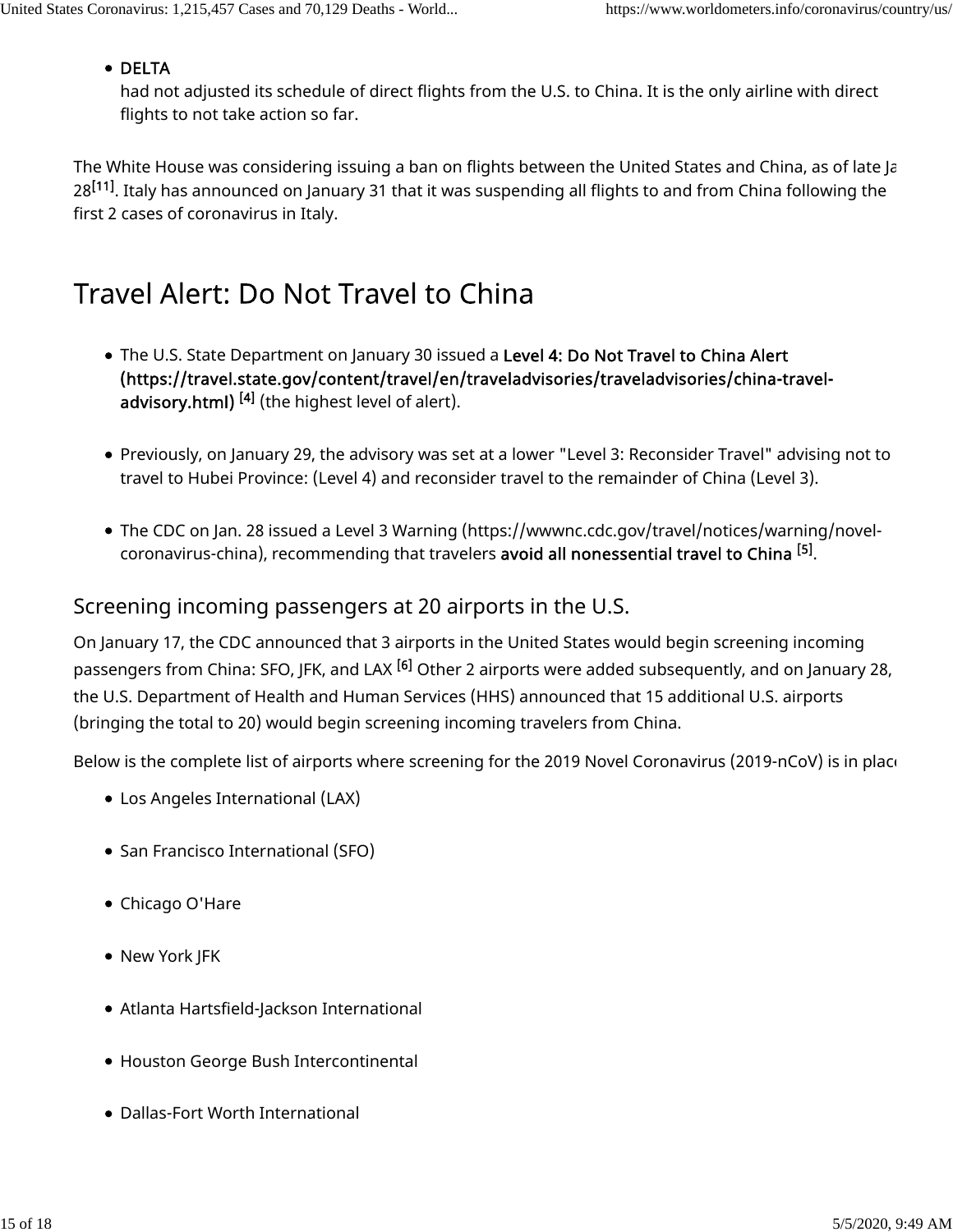- **San Diego International**
- Seattle-Tacoma International
- Honolulu International
- Anchorage Ted Stevens International
- Minneapolis-St. Paul International
- Detroit Metropolitan
- Miami International
- Washington Dulles International
- Philadelphia International
- Newark Liberty International
- Boston Logan International
- El Paso International
- Puerto Rico's San Juan Airport

## Sources for the historical account

- 1. Novel Coronavirus (2019-nCoV) situation reports (https://www.who.int/emergencies/diseases/novelcoronavirus-2019/situation-reports/) - World Health Organization (https://www.who.int/) (WHO)
- 2. 2019 Novel Coronavirus (2019-nCoV) in the U.S (https://www.cdc.gov/coronavirus/2019-ncov/cases-in us.html) -. U.S. Centers for Disease Control and Prevention (https://www.cdc.gov/) (CDC)
- 3. Symptoms of Novel Coronavirus (2019-nCoV) (https://www.cdc.gov/coronavirus/2019-ncov/about /symptoms.html) - CDC
- 4. China Travel Advisory (https://travel.state.gov/content/travel/en/traveladvisories/traveladvisories /china-travel-advisory.html) - U.S. State Department, accessed January 31, 2020.
- 5. Novel Coronavirus in China Warning Level 3, Avoid Nonessential Travel (https://wwwnc.cdc.gov /travel/notices/warning/novel-coronavirus-china) - CDC, January 28, 2020.
- 6. Public Health Screening to Begin at 3 U.S. Airports for 2019 Novel Coronavirus ("2019-nCoV") (https://www.cdc.gov/media/releases/2020/p0117-coronavirus-screening.html) - CDC January 17, 202
- 7. First Travel-related Case of 2019 Novel Coronavirus Detected in United States (https://www.cdc.gov /media/releases/2020/p0121-novel-coronavirus-travel-case.html) - CDC, January 21, 2020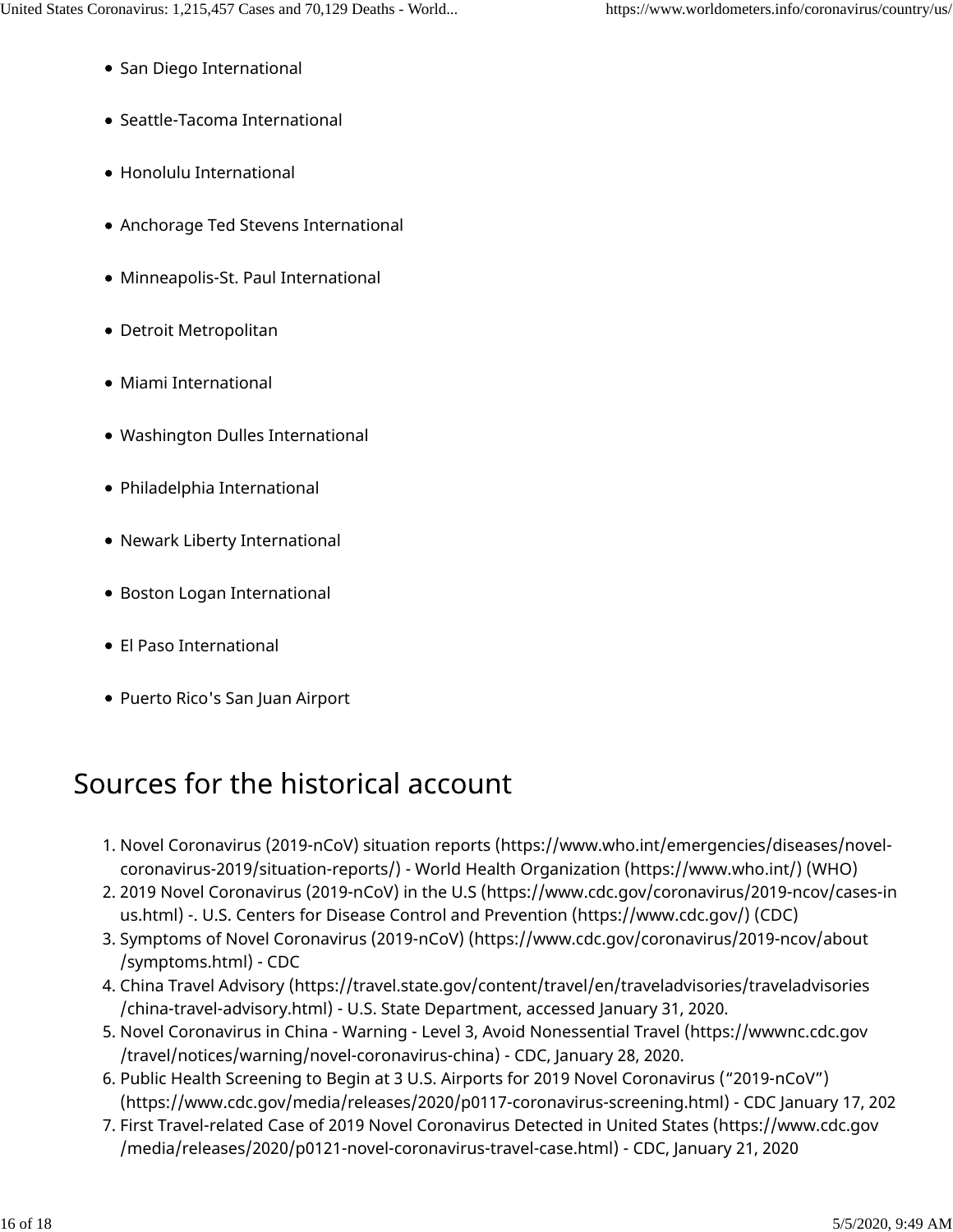- 8. Second Travel-related Case of 2019 Novel Coronavirus Detected in United States (https://www.cdc.gov /media/releases/2020/p0124-second-travel-coronavirus.html) - CDC, January 24, 2020
- 9. CDC confirms additional cases of 2019 Novel Coronavirus in United States (https://www.cdc.gov/medi /releases/2020/s0126-coronavirus-new-cases.html) - CDC, January 26, 2020
- 10. 2019 Novel Coronavirus (2019-nCoV) in the U.S. (https://www.cdc.gov/coronavirus/2019-ncov/cases-in us.html) - CDC, Updated January 29, 2020
- 11. White House considers ban on flights to China amid coronavirus outbreak (https://eu.usatoday.com /story/travel/news/2020/01/28/white-house-considers-ban-china-flights-amid-coronavirus-outbreak /4602839002/) - USA Today, Jan. 28, 2020
- 12. CDC Confirms Person-to-Person Spread of New Coronavirus in the United States (https://www.cdc.go /media/releases/2020/p0130-coronavirus-spread.html) - CDC Press Release, Jan. 30, 2020
- 13. NYC Officials Deny Report Of Coronavirus Amid Confusion (https://www.forbes.com/sites /sergeiklebnikov/2020/01/31/nyc-officials-deny-report-of-coronavirus-amid-confusion/#351e47b5652 - Forbes, Jan. 31, 2020
- 14. Delta, American, United to suspend all China mainland flights as coronavirus crisis grows (https://eu.usatoday.com/story/travel/2020/01/31/coronavirus-china-flight-ban-delta-cuts-all-flightswhite-house/4620989002/) - USA Today, Jan. 31, 2020
- 15. Secretary Azar Declares Public Health Emergency for United States for 2019 Novel Coronavirus (https://www.hhs.gov/about/news/2020/01/31/secretary-azar-declares-public-health-emergencyus-2019-novel-coronavirus.html) - U.S. Department of Health and Human Services (HHS), Jan. 31, 2020
- 16. Man returning from Wuhan, China is first case of 2019 Novel Coronavirus confirmed in Massachusetts (https://www.mass.gov/news/man-returning-from-wuhan-china-is-first-case-of-2019-novelcoronavirus-confirmed-in) - Massachusetts Department of Public Health, Feb. 1, 2020
- 17. County of Santa Clara Public Health Department Reports First Case of Novel (new) Coronavirus (https://www.sccgov.org/sites/phd/news/Pages/novel-coronavirus-1-31-2020.aspx) - Santa Clara County Public Health, Jan. 31, 2020
- 18. Coronavirus: First case confirmed in Santa Clara County (https://www.mercurynews.com/2020/01 /31/santa-clara-coronavirus/) - Mercury News, Jan. 31. 2020

# **Countries:**

- China (/coronavirus/country/china/)
- South Korea (/coronavirus/country/south-korea/)
- Iran (/coronavirus/country/iran/)
- Italy (/coronavirus/country/italy/)
- Spain (/coronavirus/country/spain/)
- France (/coronavirus/country/france/) (/coronavirus/country/france/)
- United States (/coronavirus/country/us/)

# **Coronavirus Worldometer Sections:**

Coronavirus Update (/coronavirus/)